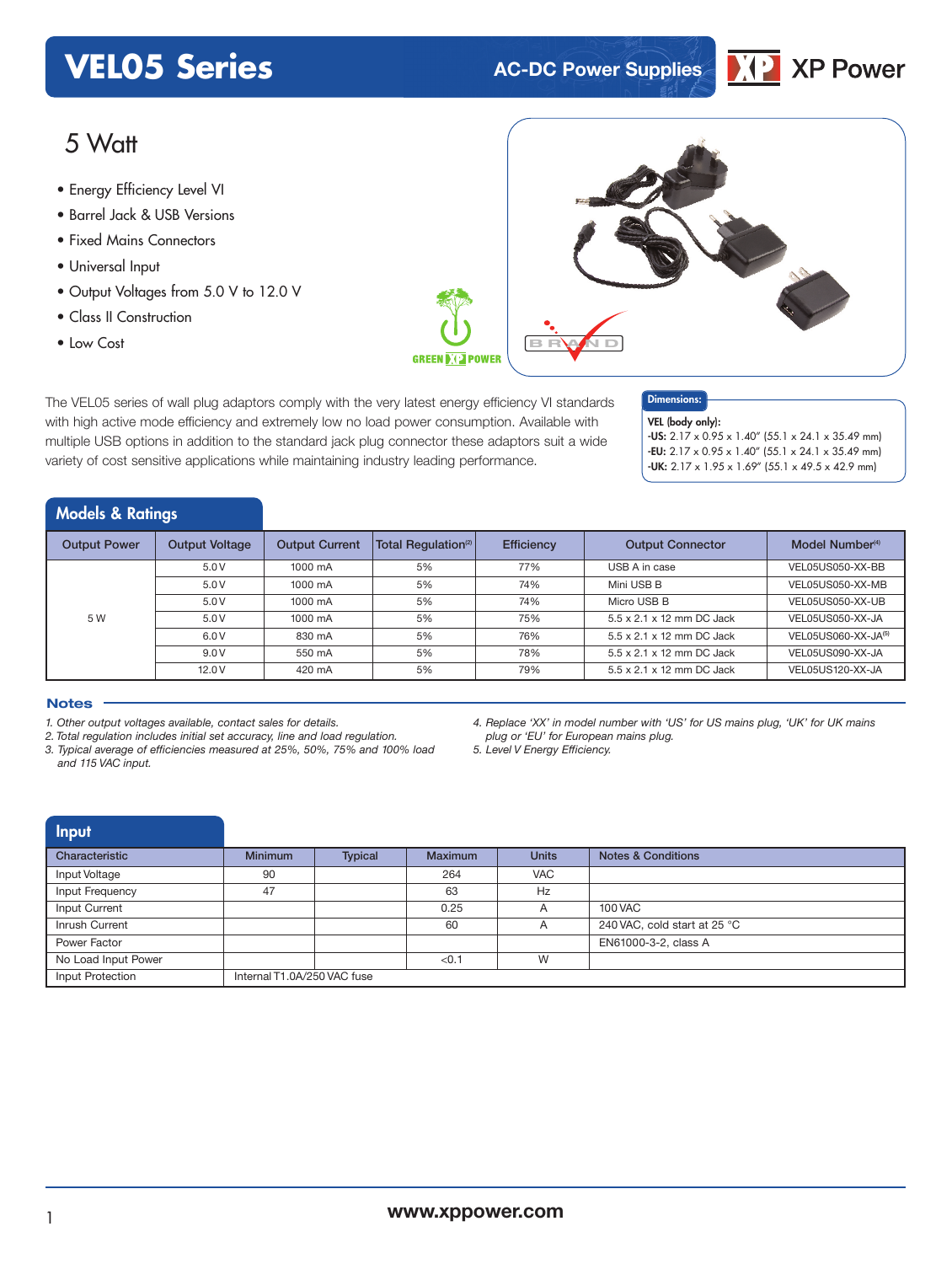

## **Output**

| Characteristic                  | <b>Minimum</b> | <b>Typical</b> | Maximum | <b>Units</b>    | <b>Notes &amp; Conditions</b>                                                                  |
|---------------------------------|----------------|----------------|---------|-----------------|------------------------------------------------------------------------------------------------|
| Output Voltage                  | 5.0            |                | 12.0    |                 | See Models and Ratings table                                                                   |
| Minimum Load                    | 0              |                |         | A               | No minimum load required                                                                       |
| Start Up Delay                  |                |                |         | S               |                                                                                                |
| Start Up Rise Time              |                | 50             |         | ms              |                                                                                                |
| Hold Up Time                    |                | 8              |         | ms              | Full load and 100 VAC                                                                          |
| <b>Total Requlation</b>         |                |                | 5       | $\%$            | See Models and Ratings table                                                                   |
| <b>Transient Response</b>       |                |                | 4       | % deviation     | Recovely within <1% within 500 us for a 50% step load<br>change at $0.2 \text{ A/}\mu\text{s}$ |
| Ripple & Noise                  |                |                | 200     | mV pk-pk        | 20 MHz bandwidth                                                                               |
| <b>Short Circuit Protection</b> |                |                |         |                 | Continuous, trip and restart (hiccup mode) with auto recovely                                  |
| <b>Temperature Coefficient</b>  |                |                | 0.05    | %/ $^{\circ}$ C |                                                                                                |

### General

| Characteristic             | <b>Minimum</b> | <b>Typical</b> | Maximum | <b>Units</b> | <b>Notes &amp; Conditions</b> |
|----------------------------|----------------|----------------|---------|--------------|-------------------------------|
| Efficiency                 | 74             |                | 79      | %            | See Models and Ratings table  |
| <b>Energy Efficiency</b>   |                |                |         |              | Level VI                      |
| Isolation                  |                | 3000           |         | <b>VAC</b>   | Input to Output               |
| <b>Switching Frequency</b> | 24             |                | 70      | kHz          | Variable                      |
| Mean Time Between Failure  | 100            |                |         | kHrs         | MIL-HDBK-217F at 25 °C GB     |
| Weight                     |                | 0.28(80)       |         | Ib(g)        |                               |

## **Environmental**

| Characteristic               | <b>Minimum</b> | <b>Typical</b> | <b>Maximum</b> | <b>Units</b> | <b>Notes &amp; Conditions</b>                       |
|------------------------------|----------------|----------------|----------------|--------------|-----------------------------------------------------|
|                              |                |                |                |              |                                                     |
| <b>Operating Temperature</b> |                |                | $+60$          | °C           | Derate from 100% load at 40 °C to 50% load at 60 °C |
| Storage Temperature          | $-40$          |                | $+85$          | ℃            |                                                     |
| <b>Operating Humidity</b>    |                |                | 95             | %            | RH, non-condensing                                  |
| Cooling                      |                |                |                |              | Natural convection                                  |
| Shock                        |                |                |                |              | 1 m drop onto concrete on each of 6 axes            |
| Vibration                    |                |                | 300            | Hz           | 2 g 15 mins/sweep, 30 mins for each of 3 axes       |

## EMC: Emissions

| <b>Phenomenon</b>        | Standard    | <b>Test Level</b> | <b>Notes &amp; Conditions</b> |
|--------------------------|-------------|-------------------|-------------------------------|
| Conducted                | EN55022     | Level B           |                               |
| Radiated                 | EN55022     | Level B           |                               |
| <b>Harmonics Current</b> | EN61000-3-2 | Class A           |                               |
| Voltage Flicker          | EN61000-3-3 |                   |                               |

## EMC: Immunity

| <b>Phenomenon</b>      | <b>Standard</b>                                                     | <b>Test Level</b> | Criteria       | <b>Notes &amp; Conditions</b> |  |
|------------------------|---------------------------------------------------------------------|-------------------|----------------|-------------------------------|--|
| <b>ESD Immunity</b>    | EN61000-4-2                                                         | 2.3               | B              | ±4 kV contact. ±8 kV air      |  |
| Radiated Immunity      | EN61000-4-3                                                         | 3 V/m             |                |                               |  |
| EFT/Burst              | EN61000-4-4                                                         | Level 2           | B              |                               |  |
| Surges                 | EN61000-4-5                                                         | Level 2           | $\overline{A}$ |                               |  |
| Conducted Immunity     | EN61000-4-6                                                         | 3V                |                |                               |  |
| <b>Magnetic Fields</b> | EN61000-4-8                                                         | A/m               | $\overline{A}$ |                               |  |
| Dips and Interruptions | EN55024 100% 10 ms, 30% 500 ms, 100% 5000 ms, Perf Criteria A, A, B |                   |                |                               |  |

## Safety Approvals

| Phenomenon | Standard                                              |  |  |  |
|------------|-------------------------------------------------------|--|--|--|
| CB Report  | IEC60950-1                                            |  |  |  |
| UL         | UL/cUL60950-1, approved as limited power source (LPS) |  |  |  |
| <b>TUV</b> | EN60950-1                                             |  |  |  |
| CCC        |                                                       |  |  |  |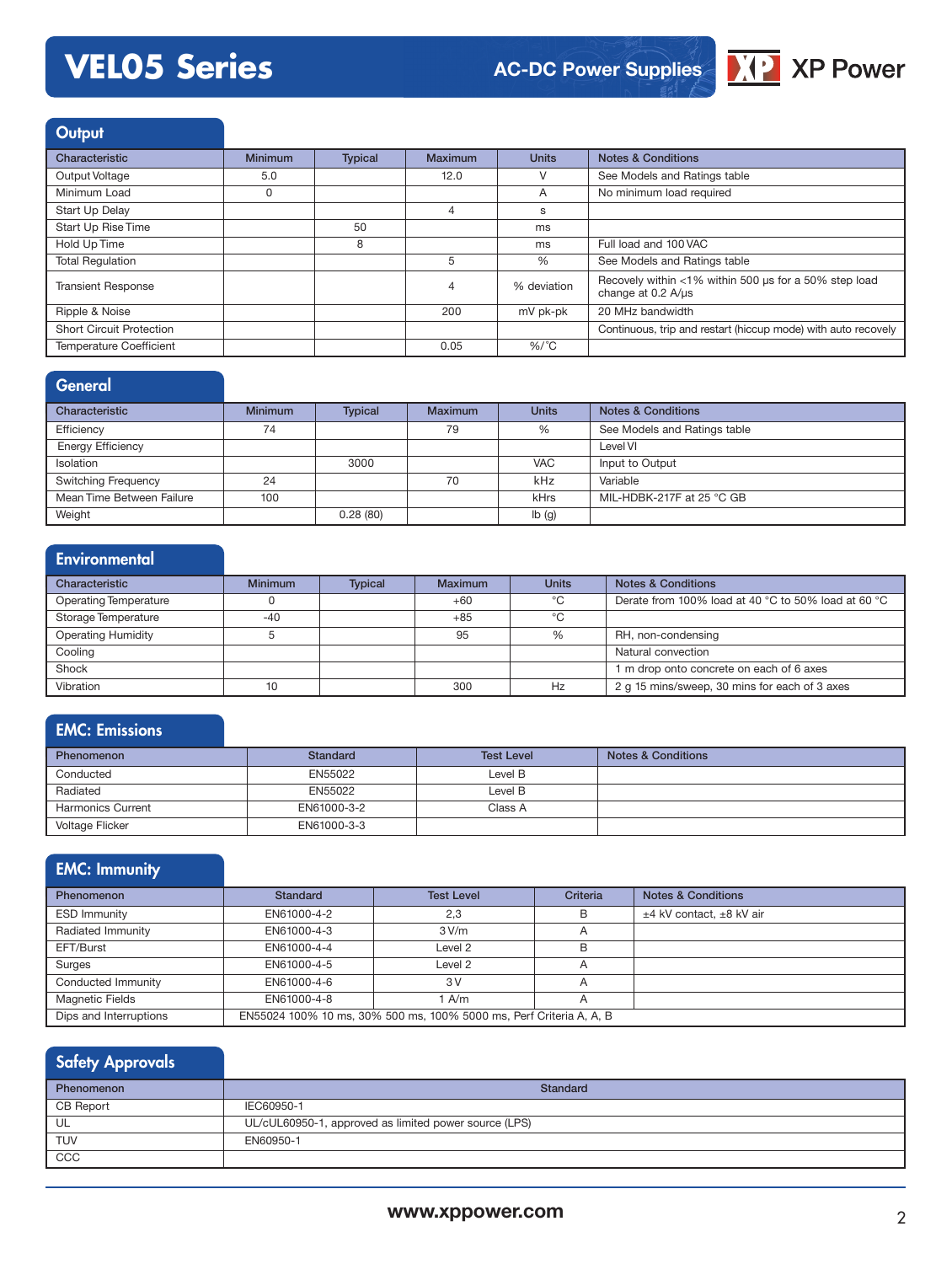**AC-DC Power Supplies**



### Mechanical Details

#### **VEL05US-US-BB**



#### **VEL05US-US-MB/UB/JA**

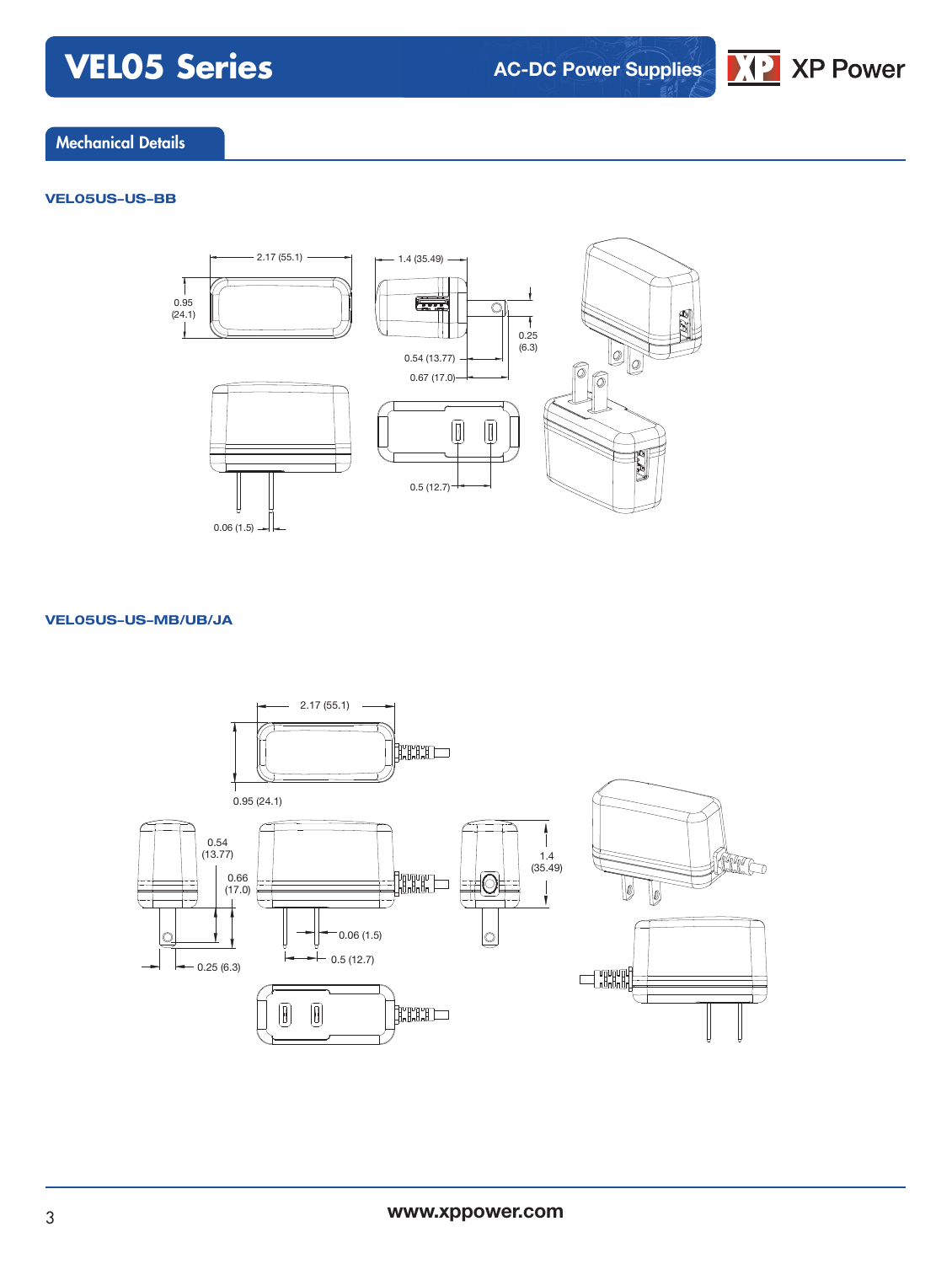## **DC-DC Converter**



### Mechanical Details

#### **VEL05US-UK-BB**











#### **VEL05US-UK-MB/UB/JA**





0.87 (22.2)

3.93  $(0.15)$ 

0.25 (6.3)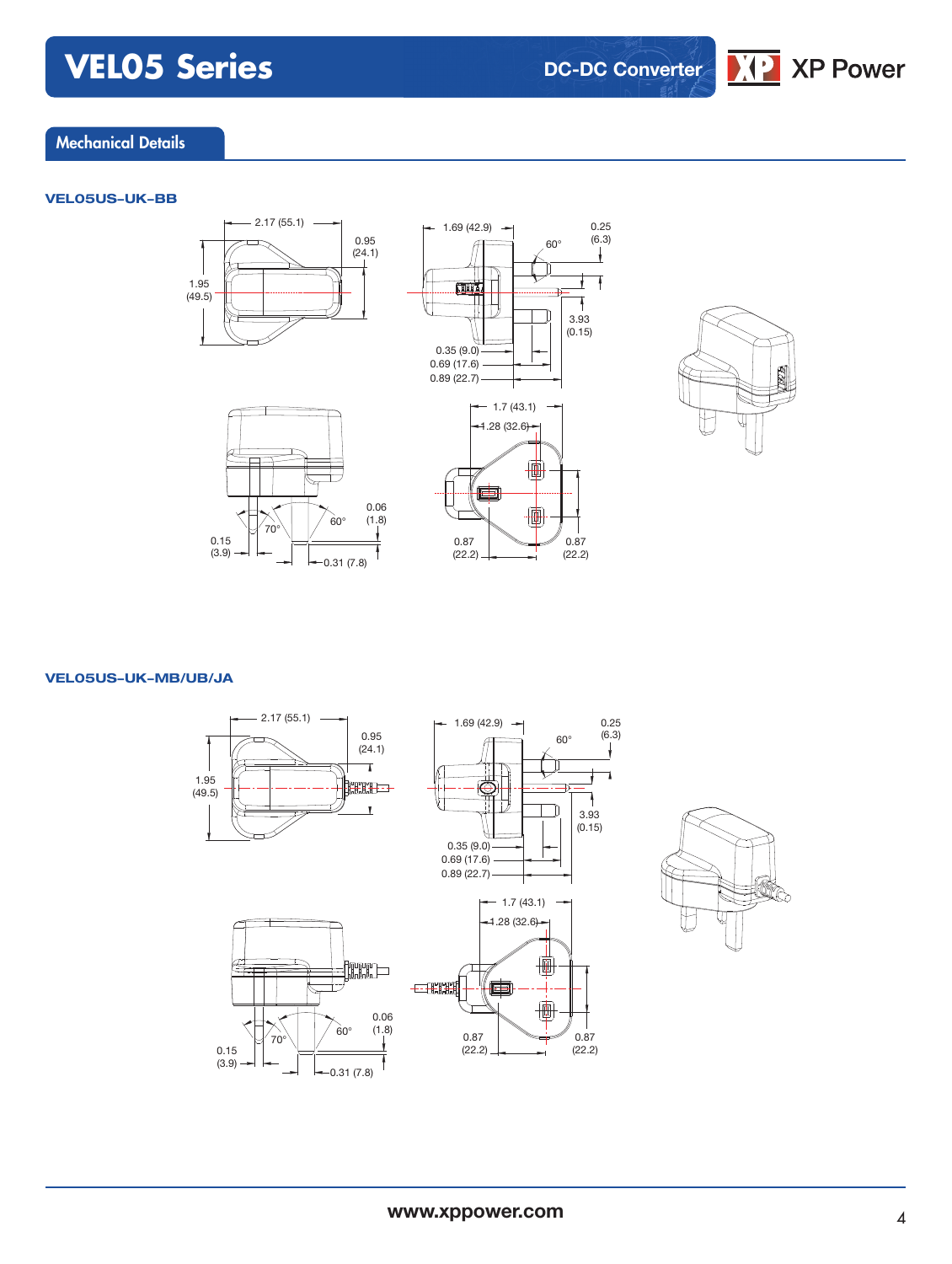**DC-DC Converter**

 $\sqrt{2}$  XP Power

### Mechanical Details

#### **VEL05US-EU-BB**





#### **VEL05US-EU-MB/UB/JA**





 $0.16$  $(4.0)$ 

0.15 (3.8)

0.54 (13.7)

ø0.16 (ø4.0)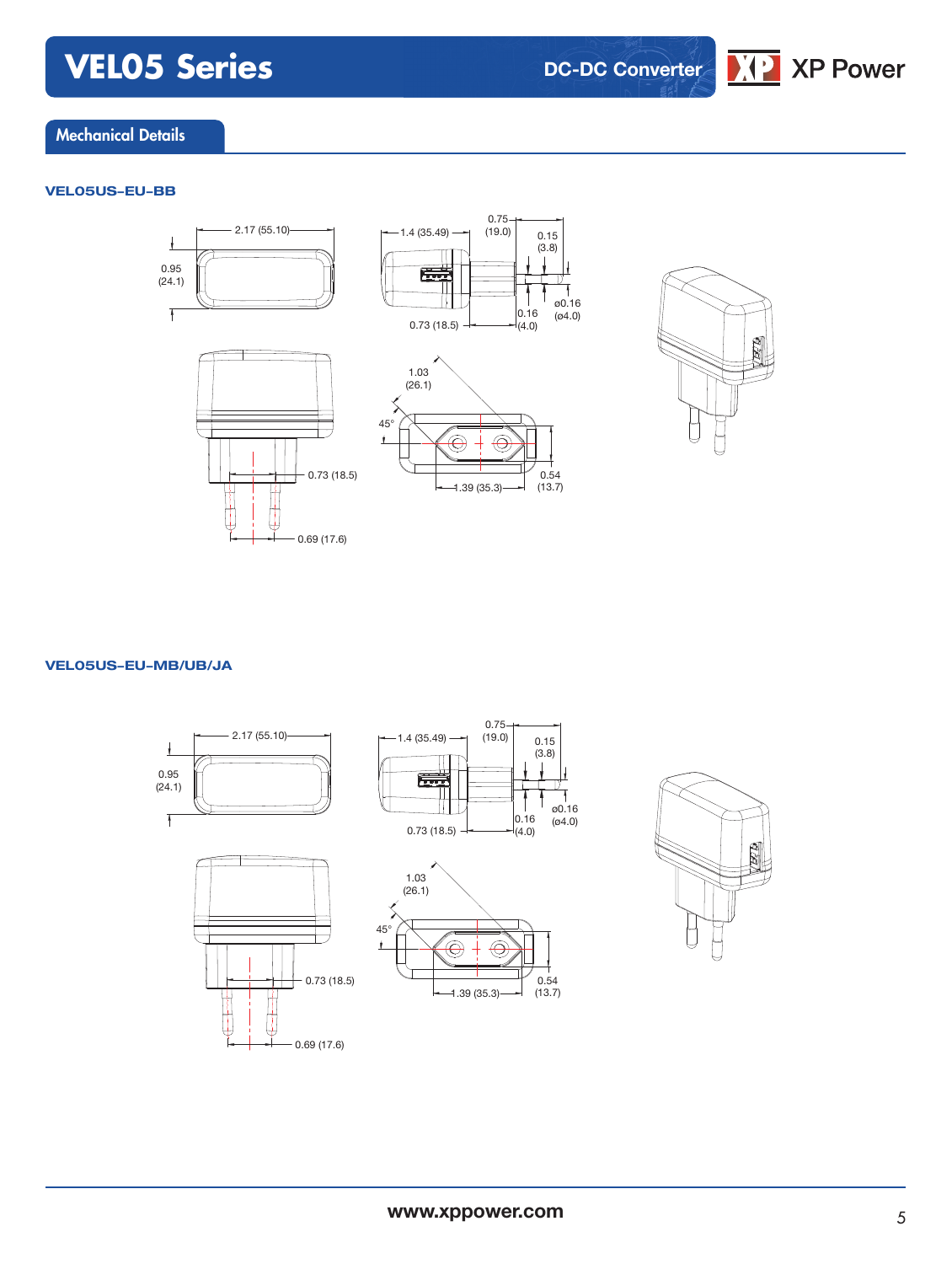**AC-DC Power Supplies**



## Mechanical Details

#### **Output Lead and Connection - Mini USB Velsions (MB)**



Wire type: VW-1 80°C 300 V L=1500 mm 2464 3.5ø 24 AWG black